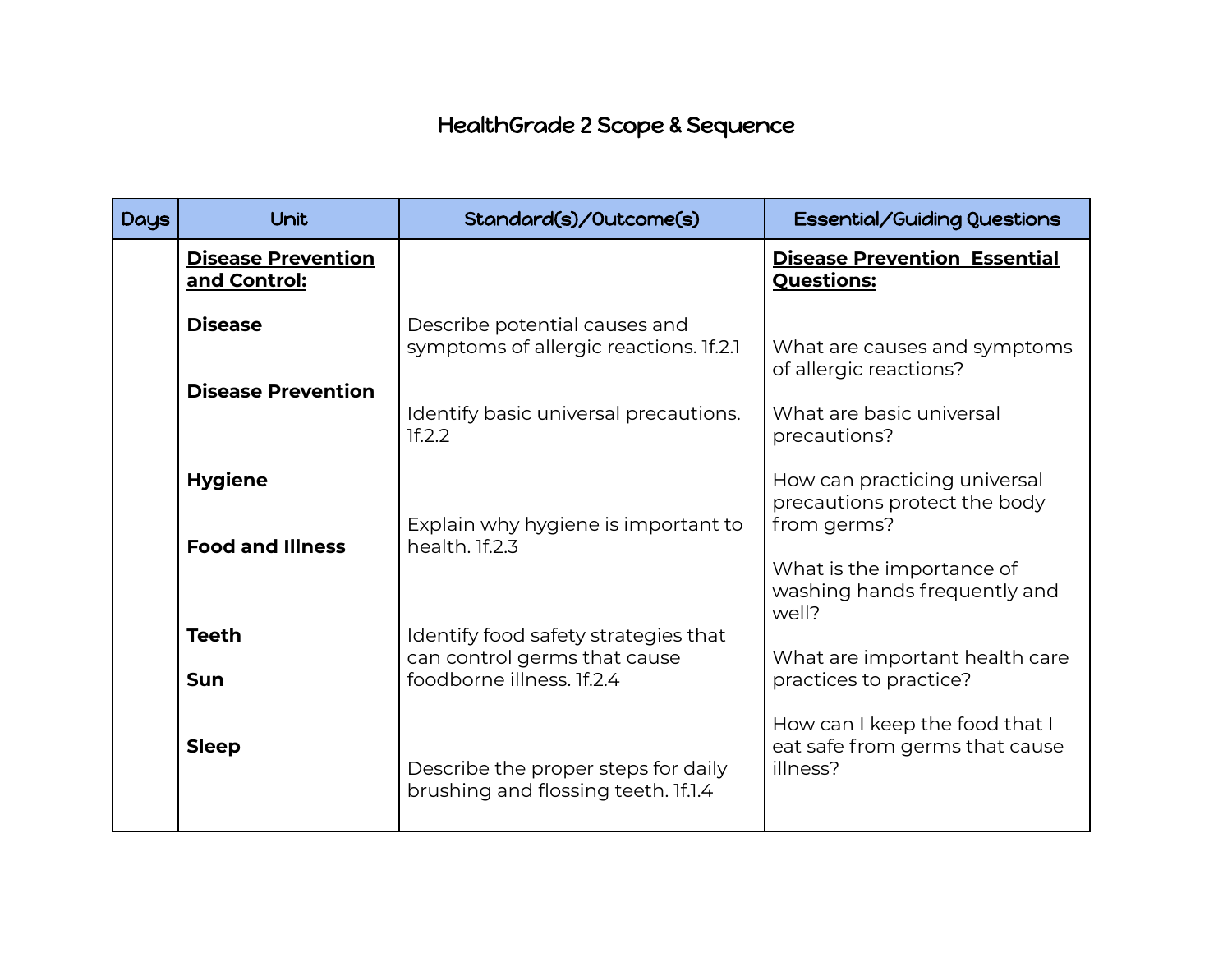|                                                                  | Explain how to protect one's skin and<br>other parts of the body from the sun.<br>1f.2.5<br>Describe why sleep and rest are<br>important for proper growth and<br>good health. If.2.6                                                                                                                                                                                                    | Why are brushing and flossing<br>teeth important to my health?<br>How can I stay safe in the sun?<br>Why are rest and sleep<br>important to the human body?                                                                                                                              |
|------------------------------------------------------------------|------------------------------------------------------------------------------------------------------------------------------------------------------------------------------------------------------------------------------------------------------------------------------------------------------------------------------------------------------------------------------------------|------------------------------------------------------------------------------------------------------------------------------------------------------------------------------------------------------------------------------------------------------------------------------------------|
| <b>Mental and</b><br><b>Emotional Health:</b><br><b>Emotions</b> | Demonstrate a variety of strategies<br>to express and manage emotions.<br>1a.2.1                                                                                                                                                                                                                                                                                                         | <b>Mental and Emotional Health</b><br><b>Essential Questions:</b><br>How can I express and manage<br>my emotions in healthy ways?                                                                                                                                                        |
| <b>Self and social</b><br>awareness                              | Describe a variety of personal<br>emotions and the ways the body<br>signals these emotions. la.2.2<br>Describe how others may be feeling<br>based on verbal and nonverbal cues<br>and respond in a healthy way. la.2.3<br>Recognize personal strengths in the<br>context of different roles or<br>relationships. la.2.4<br>Describe healthy and rewarding<br>social interactions. 1a.2.5 | What are some body signals that<br>express strong emotions?<br>How can I recognize what others<br>are feeling?<br>What are my personal<br>strengths?<br>What are some skills and<br>activities that I do well?<br>Who are the trusted adults in my<br>life that I can go to for help and |
| <b>Relationships</b>                                             |                                                                                                                                                                                                                                                                                                                                                                                          | support?                                                                                                                                                                                                                                                                                 |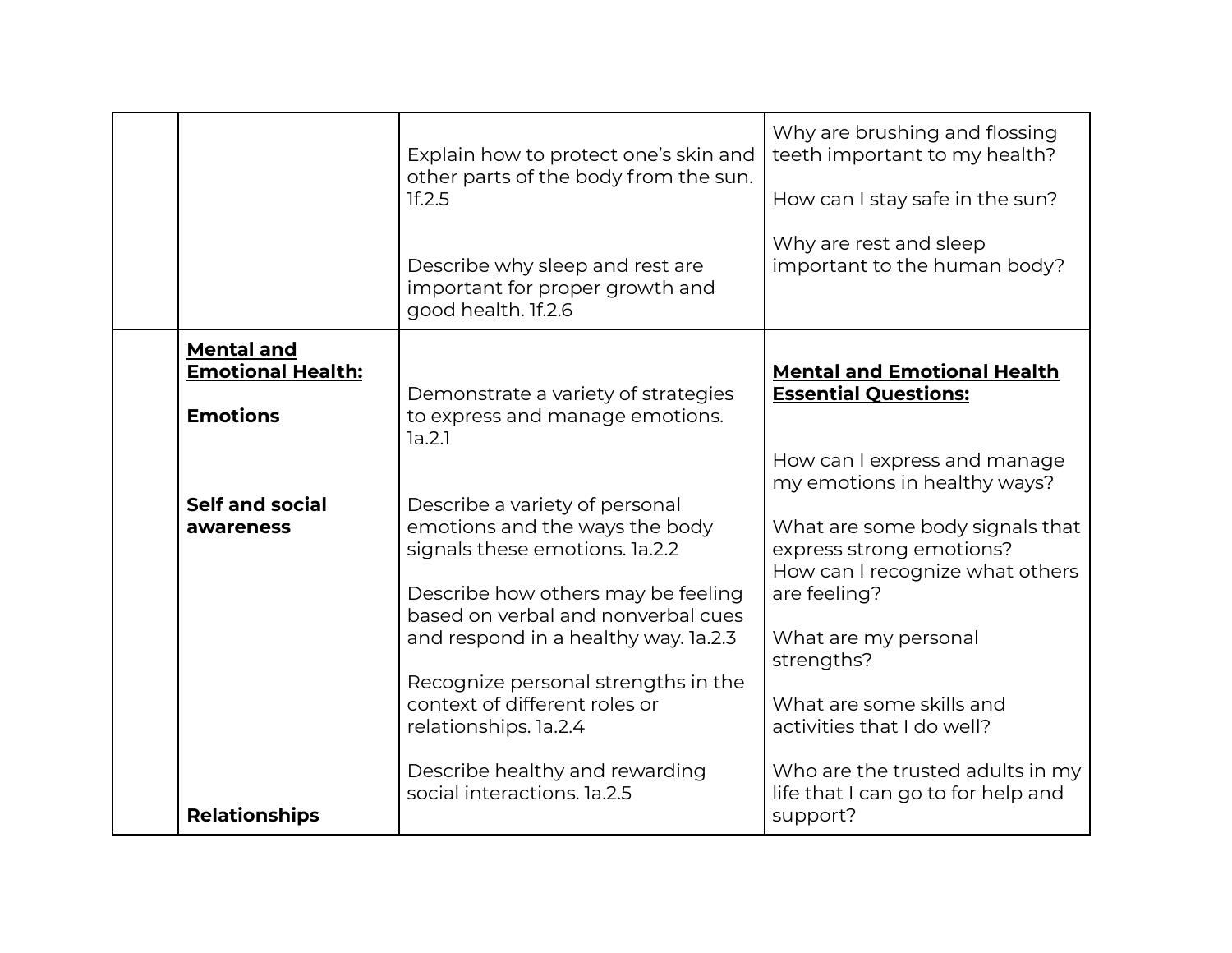| Teasing, bullying,<br>and harassment<br><b>Trusted Adults</b>  | Explain why it is hurtful to tease or<br>bully others and what to do if<br>someone is bullied. la.2.6<br>Explain the importance of talking<br>with trusted adults about emotions<br>and concerns. 1a.2.7 | What are healthy ways to<br>express affections, love,<br>friendship, and concern?<br>Why is it hurtful to tease or bully<br>others?<br>Where can youl go for help if you<br>are being bullied or a friend is<br>being bullied?<br>Who are the trusted adults in<br>your life?<br>Why is it important to go to a<br>trusted adult if you are having<br>strong emotions or concerns? |
|----------------------------------------------------------------|----------------------------------------------------------------------------------------------------------------------------------------------------------------------------------------------------------|------------------------------------------------------------------------------------------------------------------------------------------------------------------------------------------------------------------------------------------------------------------------------------------------------------------------------------------------------------------------------------|
| <b>Substance Abuse</b><br><b>Prevention</b><br><b>Medicine</b> | Explain how to use medicine<br>correctly. 1b.2.1<br>Describe the harmful effects of using<br>medicine incorrectly. 1b.2.2                                                                                | <b>Substance Abuse Prevention</b><br><b>Essential Questions:</b><br>What are some medicine safety<br>rules?<br>What are the harmful effects of<br>using medicine incorrectly?                                                                                                                                                                                                      |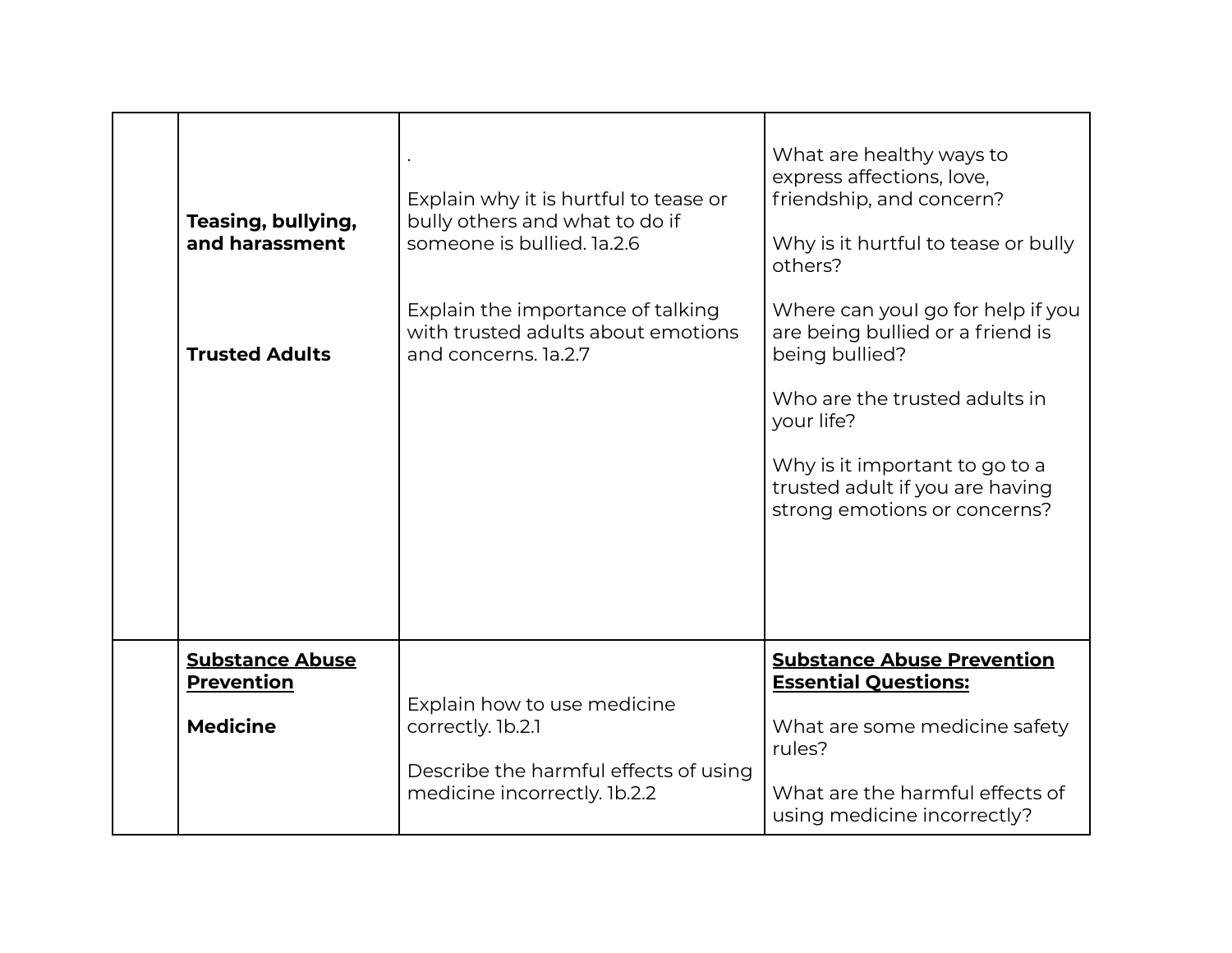| <b>Nicotine</b> | <b>Alcohol and</b>     | Identify alcohol, nicotine, and<br>electronic smoking devices. 1b.2.3<br>Identify family and school rules<br>about alcohol, nicotine use, and<br>electronic smoking devices. 1b.2.4 | How can you use medicine<br>correctly?<br>What are some products that<br>contain alcohol?<br>What are some products that<br>contain nicotine?<br>What are school rules about<br>alcohol?<br>What are family rules about<br>alcohol?<br>What are school rules about<br>nicotine and electronic smoking<br>devices?<br>What are family rules about<br>nicotine and electronic smoking<br>devices?<br>How can you stay safe if you are<br>around alcohol or nicotine<br>products? |
|-----------------|------------------------|-------------------------------------------------------------------------------------------------------------------------------------------------------------------------------------|--------------------------------------------------------------------------------------------------------------------------------------------------------------------------------------------------------------------------------------------------------------------------------------------------------------------------------------------------------------------------------------------------------------------------------------------------------------------------------|
|                 | <b>Healthy Eating:</b> |                                                                                                                                                                                     | <b>Healthy Eating Essential</b><br><b>Questions:</b>                                                                                                                                                                                                                                                                                                                                                                                                                           |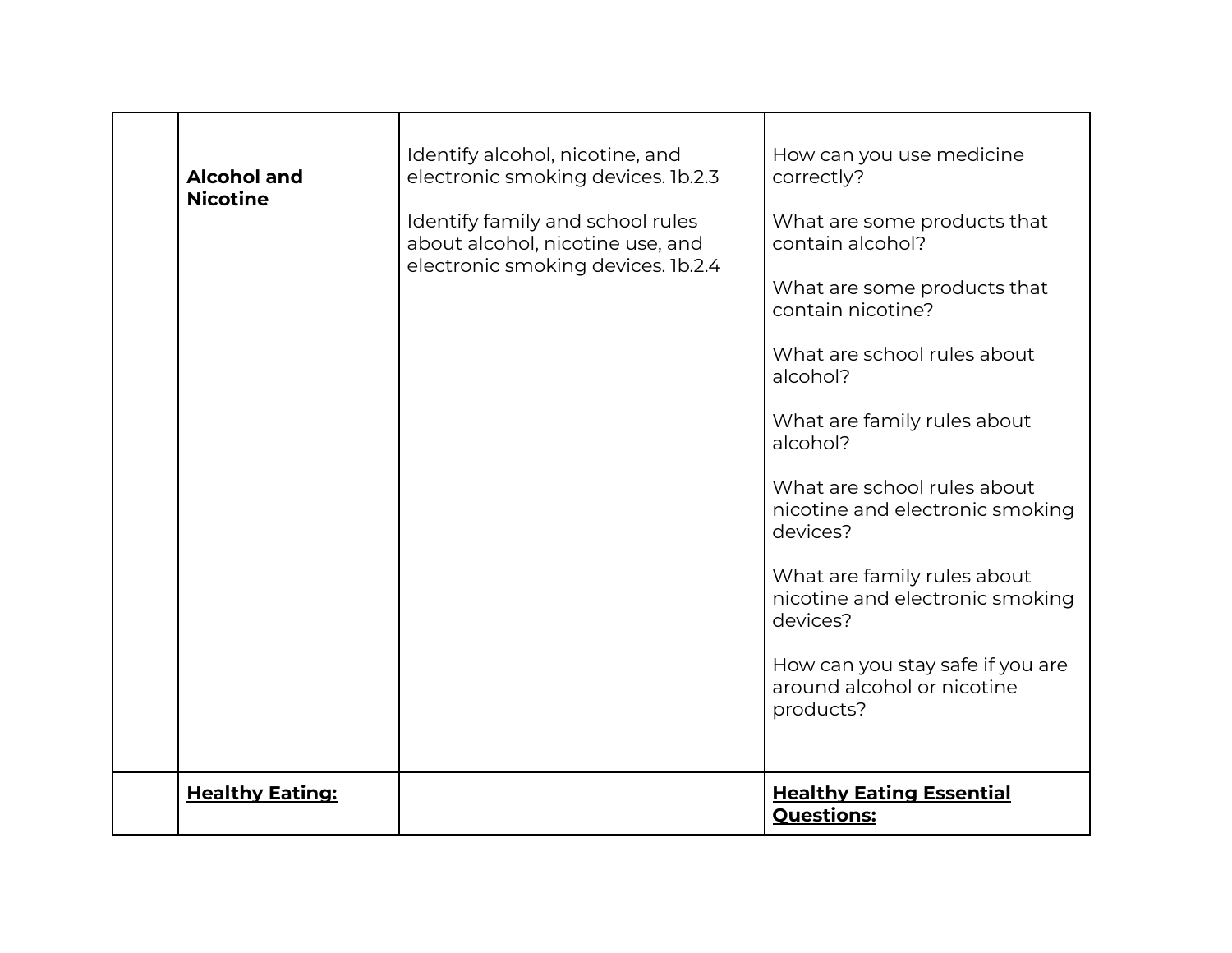| <b>Nutritious foods and</b><br>beverages                           | Describe the benefits of drinking<br>water versus other beverages. 1e.2.1<br>Explain the benefits of trying new<br>foods and respecting the food<br>choices of others, 1e.2.2<br>Explain the importance of choosing<br>nutritious foods and beverages from<br>different food groups. le.2.3                                                                        | What are the benefits or<br>drinking water as compared to<br>other beverages?<br>What are the benefits of trying<br>new foods?<br>Why should I respect the food<br>choices of others?                                                                                                                                                                           |
|--------------------------------------------------------------------|--------------------------------------------------------------------------------------------------------------------------------------------------------------------------------------------------------------------------------------------------------------------------------------------------------------------------------------------------------------------|-----------------------------------------------------------------------------------------------------------------------------------------------------------------------------------------------------------------------------------------------------------------------------------------------------------------------------------------------------------------|
| <b>Eating Patterns</b><br><b>Moderation and "all</b><br>foods fit" | Describe how different food groups<br>work together to help us feel hungry<br>or full. le.2.4<br>Describe eating patterns that<br>provide energy and help the body<br>grow and develop. le.2.5<br>Describe how eating breakfast helps<br>a person think, work, and play. le.2.6<br>Describe the concept of moderation<br>and the idea that "all foods fit." le.2.7 | How can foods and beverages<br>impact my body?<br>Why is it important to eat a<br>variety of foods?<br>What are the basic food groups?<br>What benefits do each food<br>group give the body?<br>What are nutritious choices<br>from each food group?<br>What is the benefit of eating<br>breakfast?<br>What is moderation and how do<br>foods fit into my life? |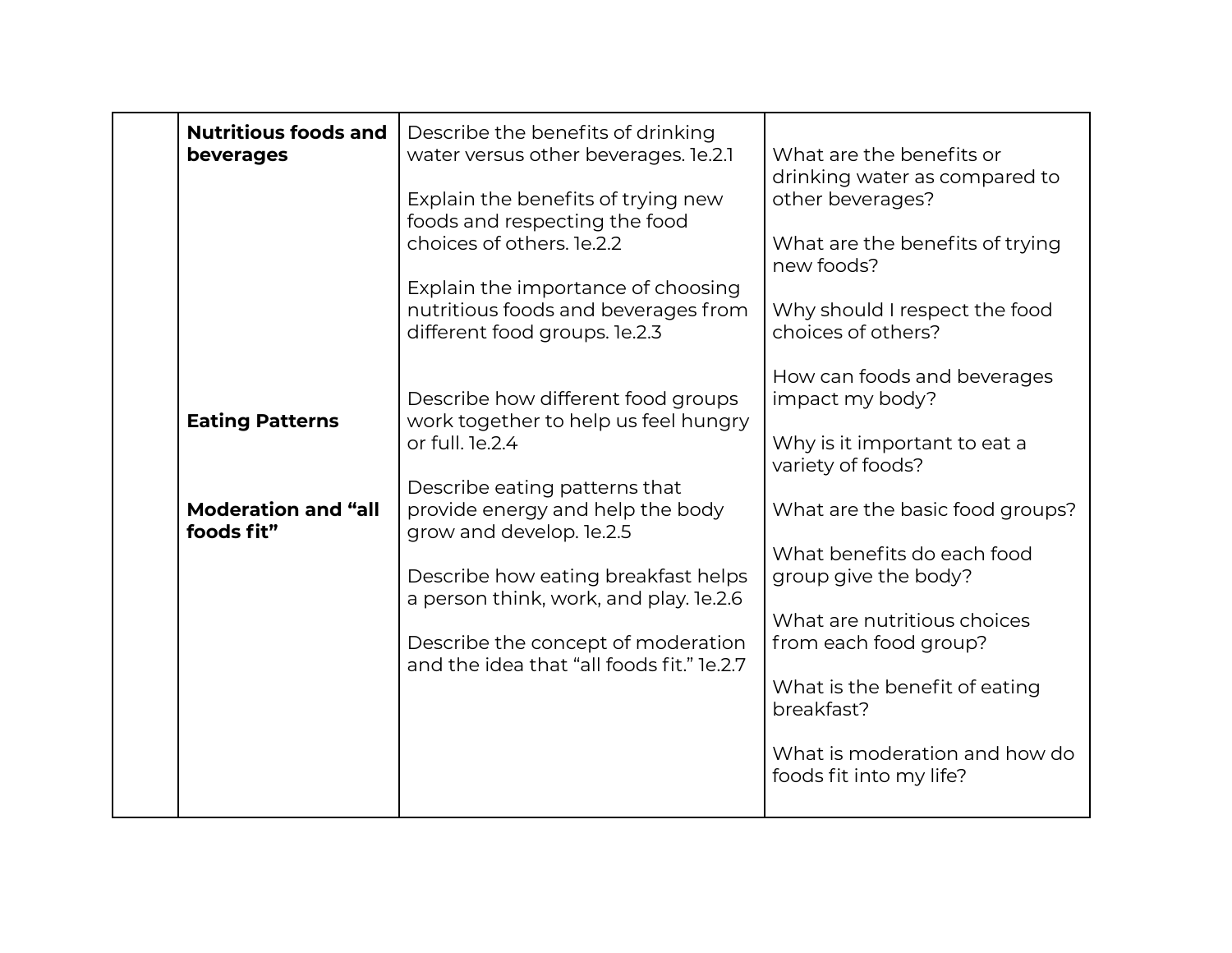|                                                  |                                                                                                                                                                                                                                                                                                                                                                           | How does the body signal when<br>it is hungry or full?<br>What is mindful eating and how<br>can you apply mindful eating to<br>your life?                                                                                        |
|--------------------------------------------------|---------------------------------------------------------------------------------------------------------------------------------------------------------------------------------------------------------------------------------------------------------------------------------------------------------------------------------------------------------------------------|----------------------------------------------------------------------------------------------------------------------------------------------------------------------------------------------------------------------------------|
| <b>Safety and Violence</b><br><b>Prevention:</b> |                                                                                                                                                                                                                                                                                                                                                                           | <b>Safety and Violence Prevention</b><br><b>Essential Questions:</b>                                                                                                                                                             |
| <b>Safety around</b><br>people                   | Model ways to tell someone when<br>feeling unsafe. 1d.2.9<br>Explain how familiar people or<br>people in authority can help or harm<br>children. 1d.2.10<br>Identify appropriate interactions with<br>community helpers (e.g., nurses,<br>teachers, police officers, and crossing<br>guards) in roles that help children.<br>1d.2.11<br>Demonstrate what to do when asked | How and where can I seek help<br>from trusted adults?<br>How can I tell a trusted adult<br>that I don't feel safe?<br>Who are 5 trusted adults in my<br>life?<br>What can I do in an emergency<br>situation to keep myself safe? |
| <b>Trusted Adults</b>                            | to keep an uncomfortable secret.<br>1d.2.12<br>Explain the importance of sharing<br>all information with parents,<br>guardians, or trusted adults. 1d.2.13                                                                                                                                                                                                                | What can I do in an emergency<br>situation to keep others safe?<br>How can I keep myself safe<br>around strangers?                                                                                                               |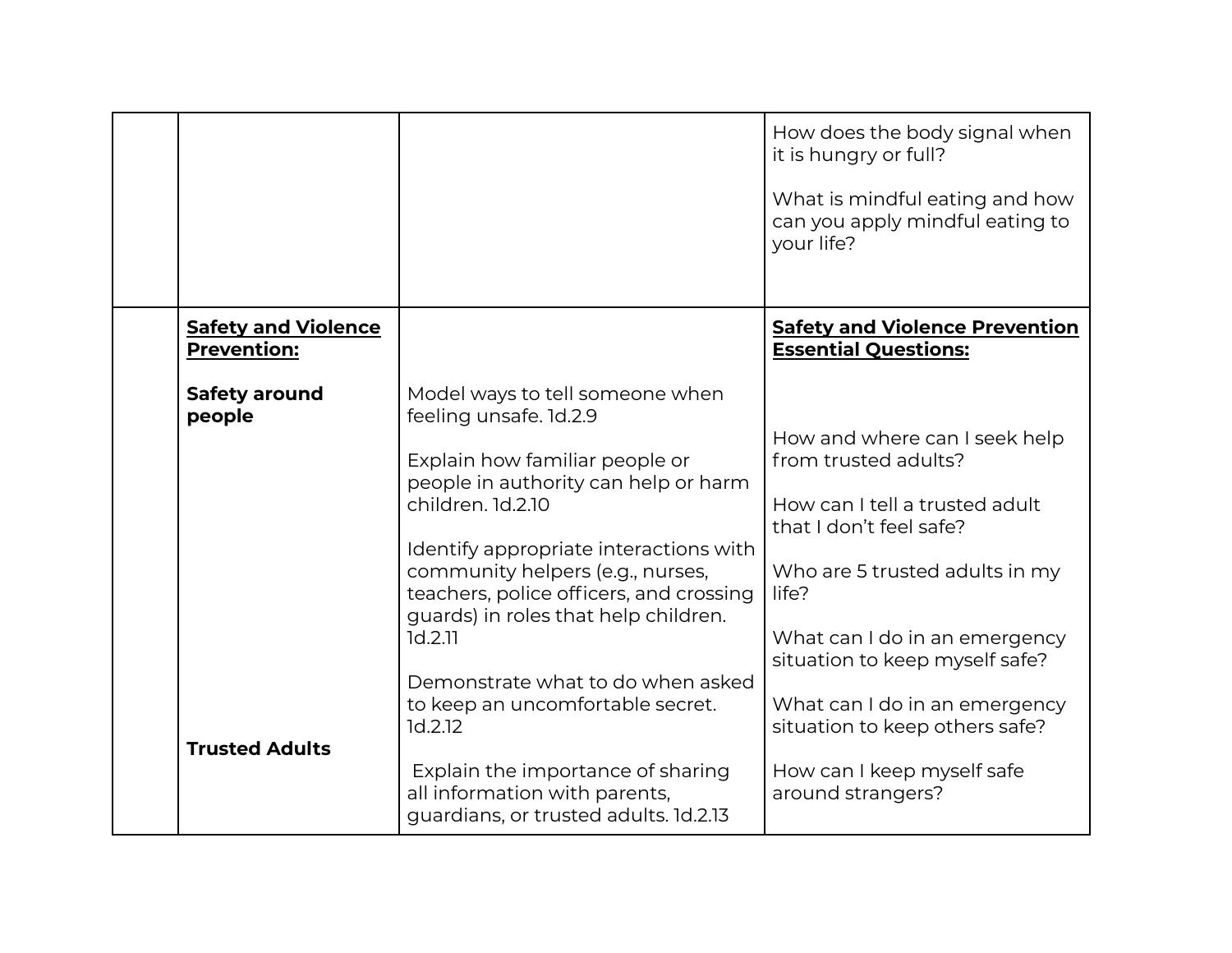|  | <b>Technology Safety</b>                         | Practice telling trusted adults about<br>feelings. 1d.2.14                                                                                            | Who are community helpers?<br>What do community helpers do<br>to keep the community safe?                           |
|--|--------------------------------------------------|-------------------------------------------------------------------------------------------------------------------------------------------------------|---------------------------------------------------------------------------------------------------------------------|
|  | <b>Boundaries and</b><br><b>Consent</b>          | Explain appropriate boundaries<br>when using technology and the<br>internet. 1d.2.15                                                                  | Should all secrets be kept?<br>Who can I tell if I have an<br>uncomfortable secret?                                 |
|  |                                                  | Demonstrate age appropriate<br>privacy as well as setting and<br>respecting healthy boundaries while<br>using technology and face to-face.<br>1d.2.16 | How can I keep myself safe while<br>using technology?<br>How can I respect the privacy<br>and boundaries of others? |
|  |                                                  | Identify parts of the body that are<br>private on self or others. 1d.2.17                                                                             | How can I communicate my<br>personal boundaries to others?<br>What body parts are private to<br>you and others?     |
|  | <b>Compassion for</b><br>victims                 | Explain that it is never a person's<br>fault if someone causes them to feel<br>unsafe. 1d.2.18                                                        | It is never your fault if someone<br>causes you to feel unsafe.                                                     |
|  | <b>Family Life and</b><br><b>Human Sexuality</b> |                                                                                                                                                       |                                                                                                                     |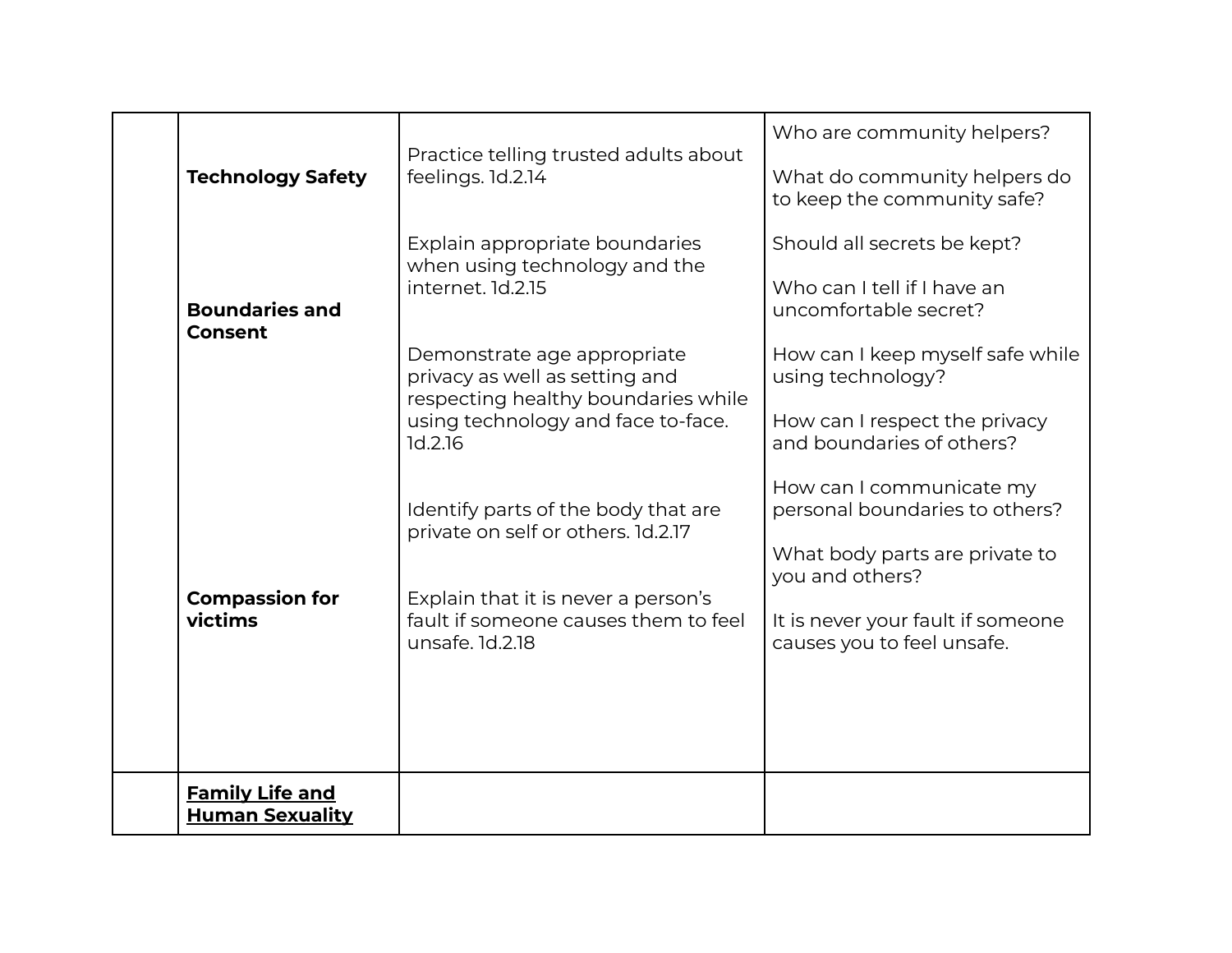| <b>Healthy</b><br><b>Relationships and</b><br><b>Consent</b> | Explain why it is important to respect<br>different kinds of families (e.g.,<br>singleparent, same-gender,<br>intergenerational, cohabitating,<br>adoptive, foster). 1c.2.1<br>Describe healthy family and peer<br>relationships. 1c.2.2<br>Demonstrate appropriate actions<br>when someone says or does<br>something that does not respect<br>your personal boundaries. 1c.2.3<br>Practice communicating personal<br>boundaries. 1c.2.4 | <b>Family Life and Human</b><br><b>Sexuality Essential Questions:</b><br>What are different types of<br>families that exist?<br>Why is it important to respect<br>different kinds of families?<br>What are some positive things<br>about my family?<br>What does a healthy relationship<br>look like?<br>What are my personal body<br>boundaries? |
|--------------------------------------------------------------|------------------------------------------------------------------------------------------------------------------------------------------------------------------------------------------------------------------------------------------------------------------------------------------------------------------------------------------------------------------------------------------------------------------------------------------|---------------------------------------------------------------------------------------------------------------------------------------------------------------------------------------------------------------------------------------------------------------------------------------------------------------------------------------------------|
|                                                              |                                                                                                                                                                                                                                                                                                                                                                                                                                          | personal boundaries to others?<br>How can I communicate to<br>others that they did not respect<br>my personal boundaries?                                                                                                                                                                                                                         |
| <b>Human Body</b><br><b>Body Systems</b>                     | Explain the systems of the human<br>body.<br>Explain the main organs in the<br>human body.                                                                                                                                                                                                                                                                                                                                               | What are the systems of the<br>human body?<br>What are some of the organs of<br>the human body?                                                                                                                                                                                                                                                   |